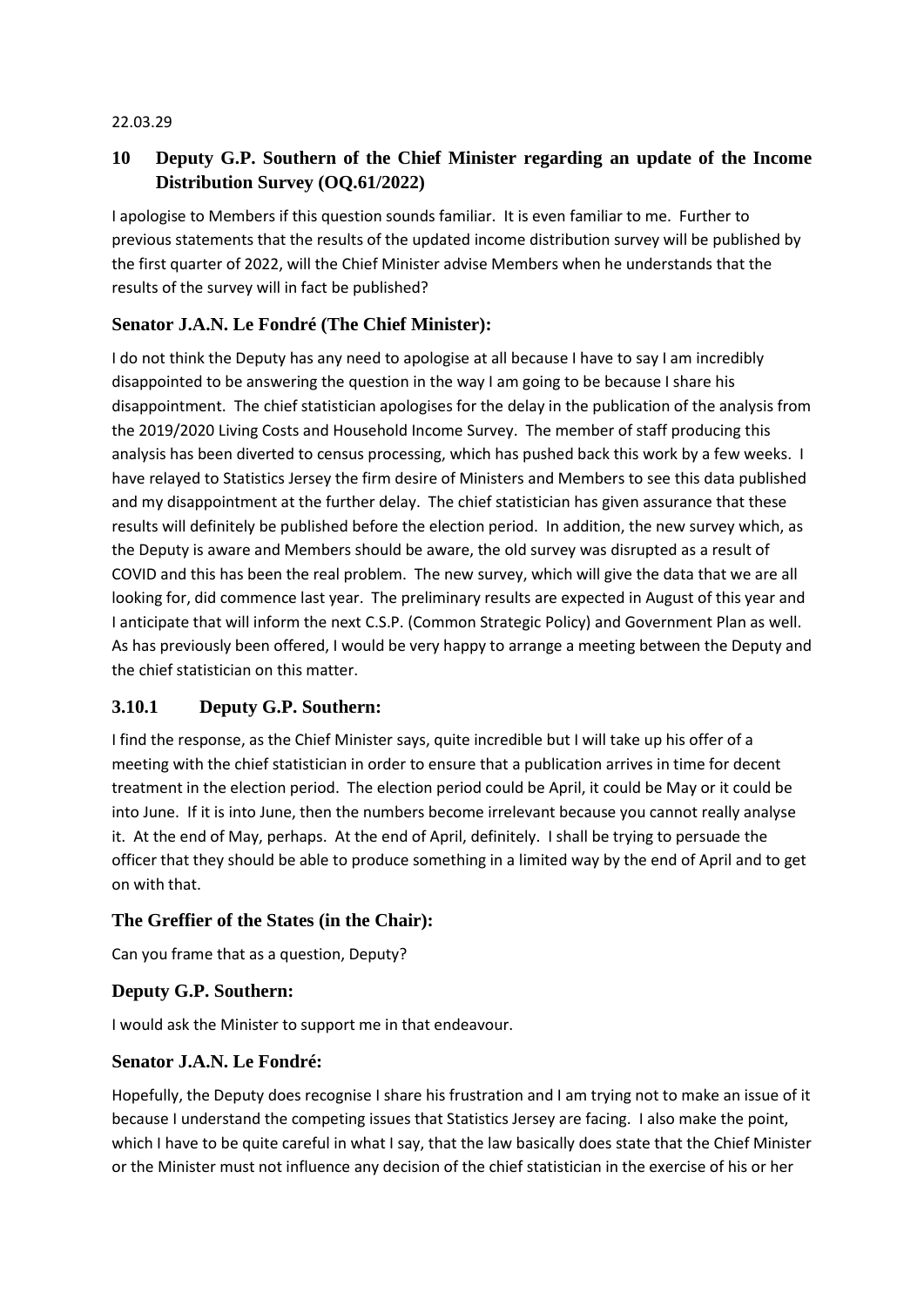responsibilities and that does include the form, timing and methods of dissemination of statistics compiled by Statistics Jersey. The crucial thing here is about maintaining the independence of Statistics Jersey and that they are free from political influence, which is why I find it somewhat difficult in how we answer these questions. I think I am in the same territory as the Deputy in expressing my disappointment. I recognise the problem. It was one of the things that I was as equally keen on as the Deputy in that we have solid data updated from 2014/2015 - I cannot remember the dates - to then influence the policies that we would have been putting in place over the last 3 to 4 years. Unfortunately, that has not been the case. Hopefully, we do not get another pandemic. We do not get one very often and so I understand absolutely the reasons behind it despite the fact it is very frustrating for all of us.

### **3.10.2 Senator K.L. Moore:**

Given that both the income distribution survey and the census were known and planned for, could the Chief Minister describe whether it is perhaps a resourcing issue within Statistics Jersey that has caused this inability to meet the deadlines on both items of their business?

### **Senator J.A.N. Le Fondré:**

The issue on the Living Costs and Household Income Survey was that the initial survey was happening and happening on time but, as I understand matters, when the pandemic hit and lockdown took place in March, April, et cetera, of 2020, that severely disrupted the gathering of data. When analysis was then able to take place with all the issues, bear in mind, obviously, there had been a lot of moving within all departments. Obviously, Statistics Jersey is independent but there has been a lot of activity which has been diverted to dealing with the pandemic. I assume the case was the same within Statistics Jersey about how they reported things. When the analysis was done, they then discovered there were a lot of issues with the quality of the data and of course having poor quality statistics is almost as bad as having no statistics or potentially even worse. In terms of the census, it is my understanding there have been some relatively recent resource issues, i.e. I believe a vacancy arose and, therefore, that is why a resource has been diverted to trying to get the census data out. My understanding is that a report is going to be made or an announcement will be made in early April as to the timing of the first tranche of census data and when that will come out.

# **3.10.3 Senator T.A. Vallois:**

I would like the Chief Minister to further explain the exact impact that COVID had on the publication of these particularly important pieces of data but also whether the restructuring and the change to professional independence has had any impact in terms of the analysis of such data as well.

### **Senator J.A.N. Le Fondré:**

I do not think I can add anything more in terms of the impact of the pandemic. I have, hopefully, elaborated on that with a reasonable level of detail. In terms of the restructuring rules, the Deputy is on the working group that is looking at the statutory position and I look forward to their report because we are all absolutely in earnest agreement on this about the protection of the independence of the chief statistician and his department effectively. That is incredibly important. My understanding is it is not directly to do with the restructuring, and I am very happy to be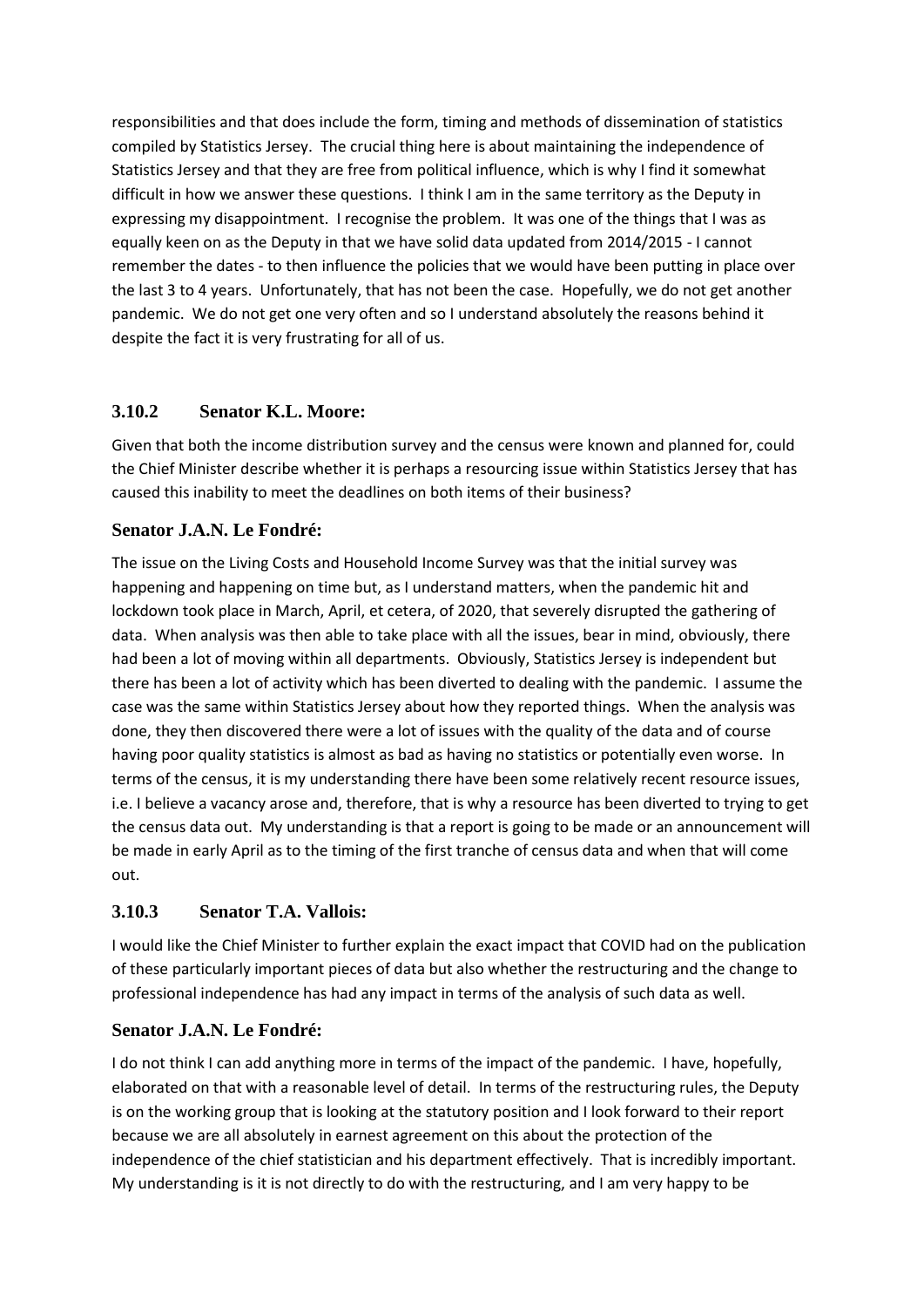corrected, but it is more to say that one or 2 vacancies have arisen and that has caused the prioritisation of the work to be shifted with I think the priority, in this instance, being given to the census. That is my understanding.

## **3.10.4 Senator S.Y. Mézec:**

The data provided by an income distribution survey would help identify which groups are most at risk of living in relative low income. It is something that might inform what a Government may wish to do to respond to inflationary pressures. We can see that there is a statement due to be delivered on this later in this sitting so can I ask the Chief Minister if the Government has had any sort of indication from Statistics Jersey of what the preliminary findings of the income distribution survey may be to help them inform whatever it is they are going to be announcing shortly?

### **Senator J.A.N. Le Fondré:**

In relation to Statistics Jersey and the household income survey, the short answer is no as, to my knowledge - and the Minister for Social Security may correct me on this - there has been no direct input. However, there has obviously been, as I understand matters, certainly discussions occurring with, for example, an economic adviser, et cetera. What the Minister will be announcing is obviously the initial and timely response to matters that are facing Islanders and then, obviously, as more information comes to light over the next few weeks, the new Council of Ministers and the new Assembly will then be in a position to make further decisions should they so wish.

# **3.10.5 Deputy M. Tadier:**

I will be more direct. Is the Minister aware that there are members of the public who I have certainly heard say that they think it is completely unacceptable that there are the 2 big surveys of the census and now the income distribution survey which are effectively ready but the information has not been published while the Government and the Assembly have had to make big strategic decisions? Would he respond to those who say that?

### [11:15]

# **Senator J.A.N. Le Fondré:**

I think the response goes in 2 ways. Number one is the overriding priority and what is always a matter for Members is that politicians do not interfere in the production of quality statistics and that interference is laid down in the law, and that includes the timing of the release of that data. That is what I am bound by and that is what I am upholding. As I have said, it is disappointing but that is the position. That does not mean that we cannot put measures in place that will assist Islanders, particularly those who are struggling, and that is a matter for the statement that will come later.

# **3.10.6 Deputy M. Tadier:**

I think we may be arguing at cross-purposes. This is not about politicians interfering with the data. This is about deadlines being met which have been set well in the past and when the data is available to be published. So my question is to the Chief Minister: has the Chief Minister seen any of